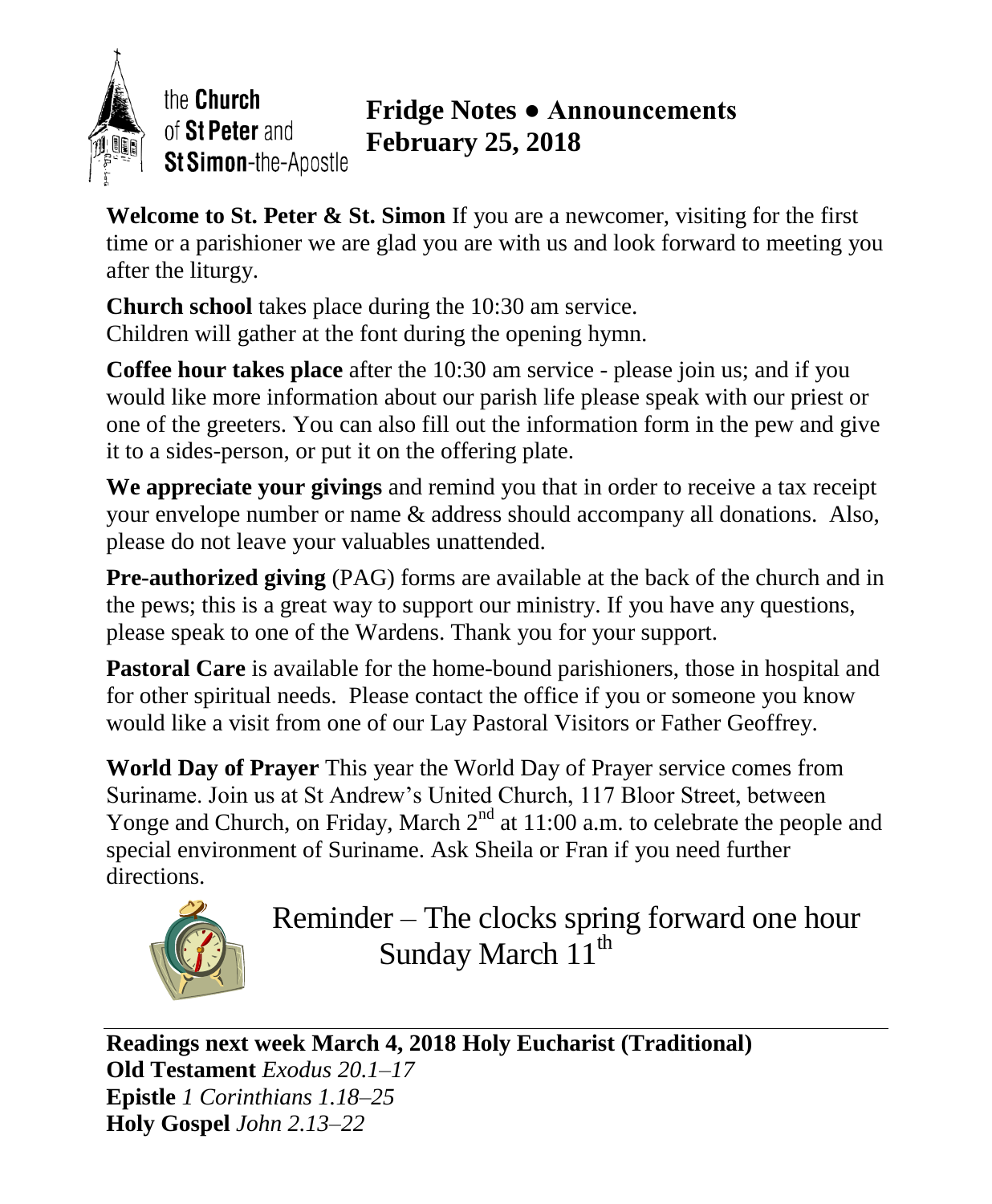### **THIS WEEK AT ST PETER & ST SIMON**

**Tuesday, February 27:** 7 pm Stewardship Team Orientation

**Wednesday, February 28:** Lenten Feria

 11 am – Holy Eucharist with Anointing for Healing (in the Chapel) **Sunday, March 4:** The Third Sunday in Lent

8:30 am Holy Eucharist celebrated from The *BCP*

9:30 am Coffee & Conversation discussing the readings of the day.

10:30 am Holy Eucharist (Traditional)

4 pm Lent 3 Choral Evensong

**Sunday, March 18:** 4 pm Lent 5 Music, Readings and Prayer

**Sunday, March 25:** Palm Sunday

**Thursday, March 29:** 7 pm Maundy Thursday Service

**Friday, March 30:** 10:30 am Good Friday Service

**Saturday, March 31:** 8 pm The Great Vigil

**Sunday, April 1:** Easter Day

**Last Tuesday of every Month:** 6 pm Candlelight Evening Prayer Service

## **Lent & Holy Week**

*Lent 3-March 4:* Choral Evensong at 4 pm *Lent 5 - March 18*  "A Lenten Meditation through Music, Readings & Prayer" *Palm Sunday - March 25:* Services at 8:30 and 10:30 am *Maundy Thursday – March 29:* Service at 7 pm *Good Friday – March 30* Ecumenical Walk at 8:00 am/The Solemn Liturgy at 10:30 am *Holy Saturday – March 31:* The Great Vigil at 8 pm *Easter Day – April 1*: Services at 8:30 and 10:30 am *We will welcome the Right Reverend Michael Bedford-Jones to celebrate and preach.*



Bishop Kevin Robertson invites the clergy and lay people of York-Scarborough to a Town Hall Meeting. Please join us on Saturday, Diocese of Toronto March 3, 2018 at the Church of St. Andrew, Scarborough for an

opportunity to share hopes, dreams and practical ideas about ministry in your parish and the wider community. We will explore where God may be leading us as we look to the future. This event is open to all clergy and lay people across York-Scarborough.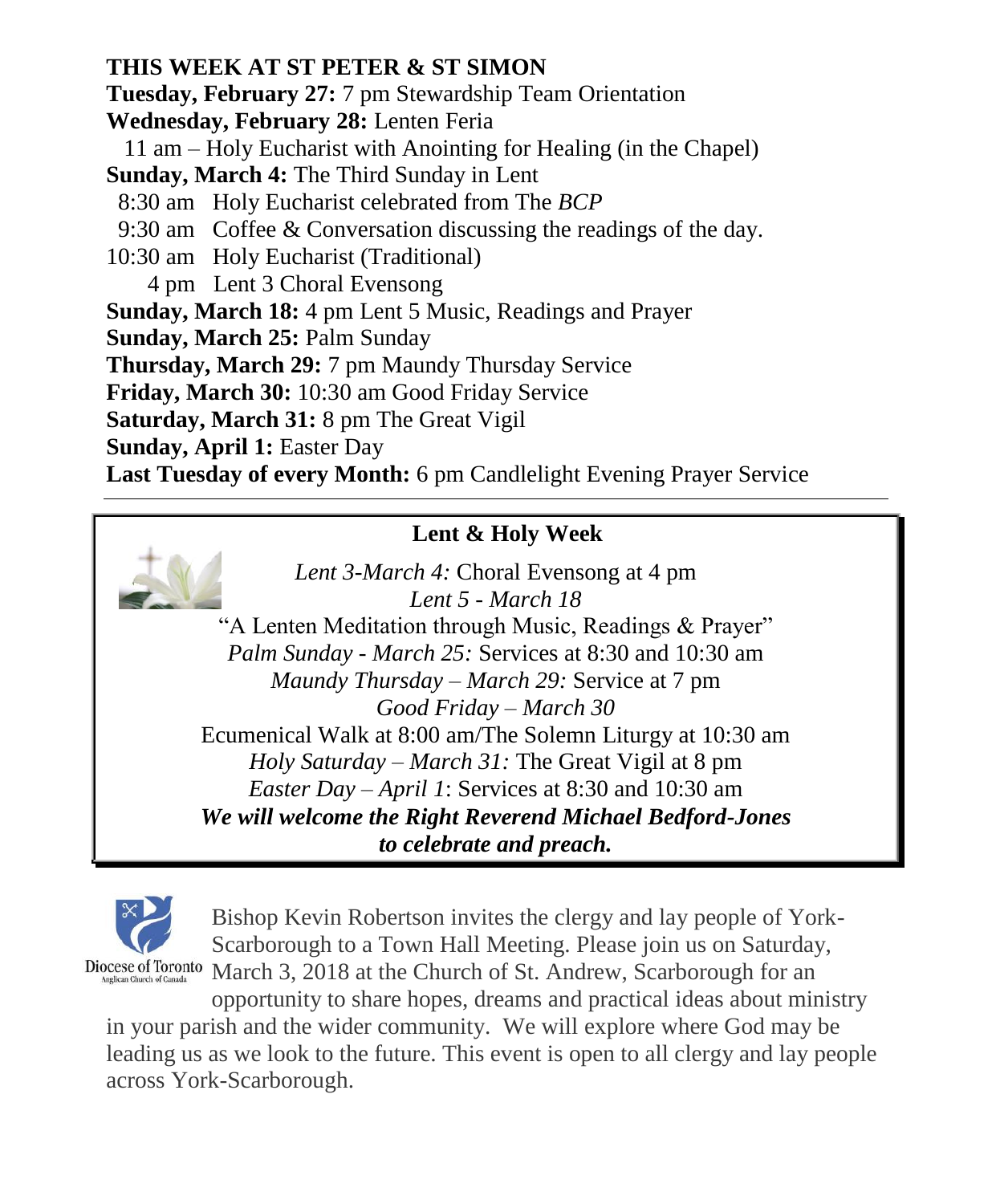#### **Food For Thought**

*Celebrating Black History Month* We are pleased to celebrate Black History Month and to share some quotes from prominent people. They are worth reflecting on at this time as they speak about liberty and freedom, gifts promised to the people of God and gifts the people of God are called to uphold in the name of Christ, in whom we find our perfect freedom.

"Bringing the gifts that my ancestors gave, I am the dream and the hope of the slave. I rise. I rise. I rise." -Maya Angelou

"Hate is too great a burden to bear. It injures the hater more than it injures the hated." -Coretta Scott King

"I have learned over the years that when one's mind is made up, this diminshes fear." -Rosa Parks

"Darkness cannot drive out darkness; only light can do that. Hate cannot drive out hate; only love can do that." -Martin Luther King, Jr.

"The battles that count aren't the ones for gold medals. The struggles within yourself—the invisible, inevitable battles inside all of us—that's where it's at." - Jesse Owens

"The cost of liberty is less than the price of repression." -W.E.B. Du Bois

"We should emphasize not Negro History, but the Negro in history. What we need is not a history of selected races or nations, but the history of the world void of national bias, race hate, and religious prejudice." -Carter Woodson

"God gives nothing to those who keep their arms crossed." -African Proverb

"Freedom is never given; it is won." -A. Philip Randolph

"Success is to be measured not so much by the position that one has reached in life as by the obstacles which he has overcome while trying to succeed." -Booker T. Washington

### **Lord, Lord, Open Unto Me**

Open unto me, light for my darkness Open unto me, courage for my fear Open unto me, hope for my despair Open unto me, peace for my turmoil Open unto me, joy for my sorrow Open unto me, strength for my weakness

Open unto me, wisdom for my confusion Open unto me, forgiveness for my sins Open unto me, tenderness for my toughness Open unto me, love for my hates Open unto me, Thy Self for myself Lord, Lord, open unto me!